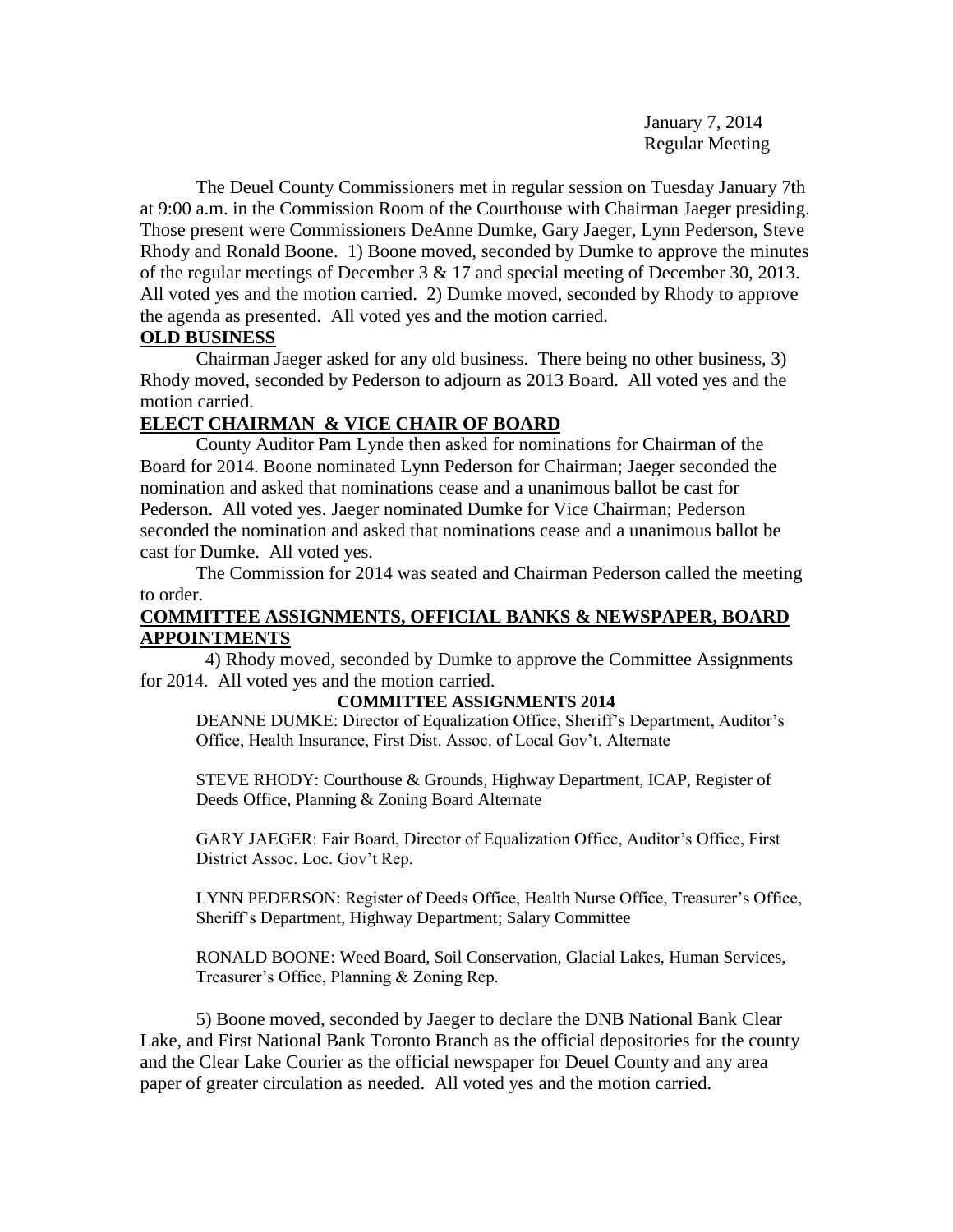6) Jaeger moved, seconded by Dumke to appoint Ronald Boone to the Planning and Zoning Board for one year as the commissioner representative and Steve Rhody as alternate on the board. All voted yes and the motion carried.

7) Dumke moved, seconded by Jaeger to set Coroner call fee at 69.50 per Coroner call. All voted yes and the motion carried.

8) Boone moved, seconded by Rhody to appoint Dennis Kanengieter & Mike Dahl to Planning & Zoning Board (2016). All voted yes and motion carried.

## **APPOINTMENTS**

## **9:10 Jamie Hintz Highway Superintendent**

Hintz discussed several highway related issues with the Commissioners. 9) Jaeger moved, seconded by Boone to approve and sign Resolution #14-02 Resolution to Delete Bridge from NBIS for bridge #20-170-166. All voted yes and the motion carried.

### **RESOLUTION TO DELETE BRIDGE FROM NBIS #14-02**

The Deuel County Board of Commissioners is in agreement with SDDOT that the following structure should be deleted from the National Bridge Inventory System (NBIS) for the following reason:

STRUCTURE ID, LOCATION and REASON FOR DELETION

20-170-166 12.4 N of Astoria Structure has been replaced with Culverts that no longer meet NBIS Length requirements.

The Commission is aware of the following stipulations once a structure is deleted from the NBIS Inventory:

- 1. Federal bridge funds will not be available for structure replacement or rehabilitation and
- 2. The structure will only be added to the Inventory following replacement, using County funds.

Upon receipt of this resolution, the above structure will be deleted from inventory.

Vote of Commissioners: Yes 5 No 0

Dated at Clear Lake, SD, this 7th day of January, 2014.

ATTEST:

Pam L. Lynde Lynn Pederson County Auditor Chairman

Hintz talked about the STIP funds held by the state for Deuel County and said he would like to use those funds for overlay projects on two county roads. He also presented a letter from the DOT concerning the transportation planning study that can be done by the county.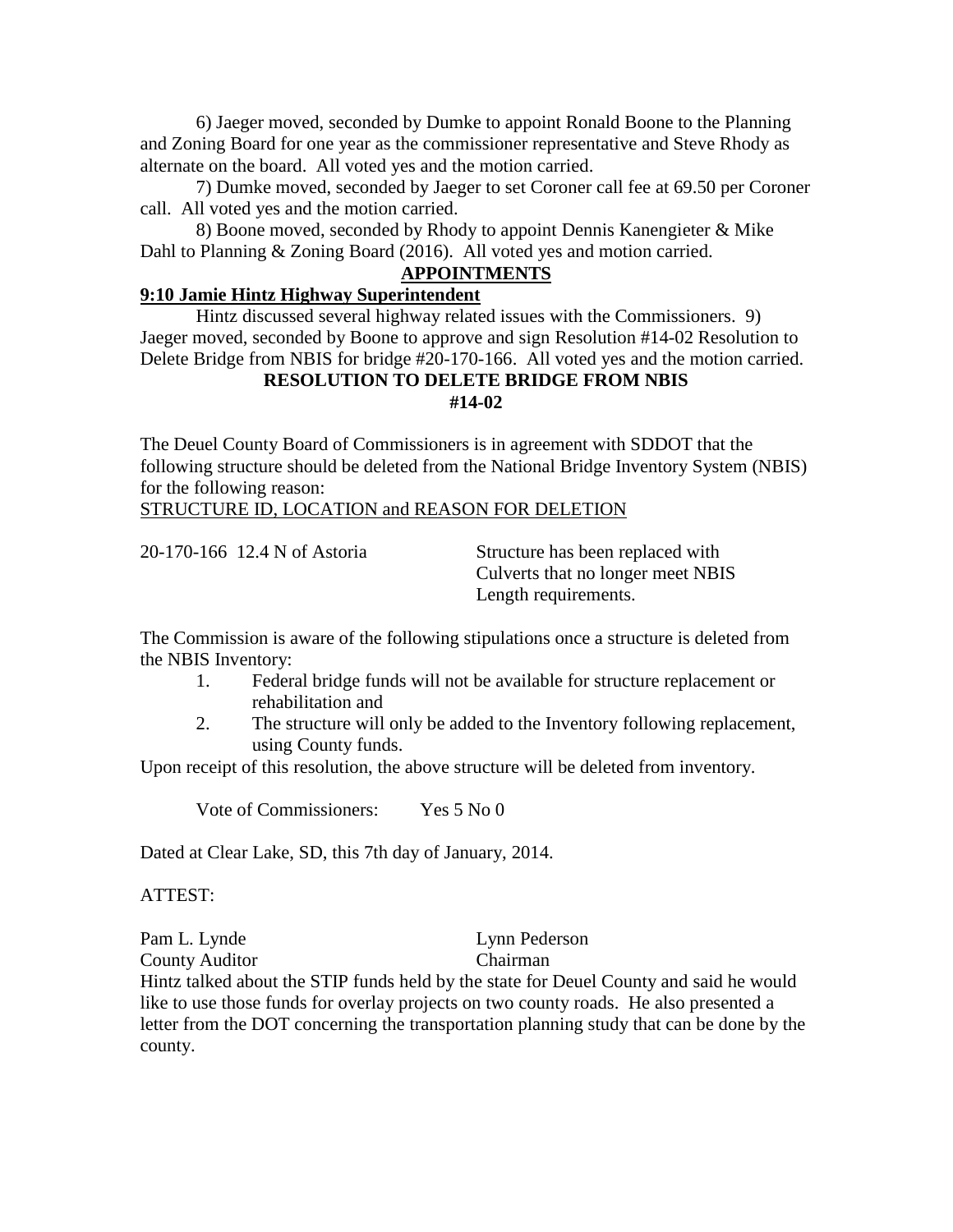### **9:30 Executive Session**

10) Rhody moved, seconded by Boone to move into Executive Session to discuss personnel matter. All voted yes and the motion carried. Chairman Pederson declared the Commission out of Executive Session at 10:00 a.m.

## **11:00 State's Attorney Knight**

Knight met with the Commissioners to discuss several matters. A quote for placing a sound system in the court room was reviewed.

### **NEW BUSINESS**

## **Cash Balance Sheet and Cash Sheet for 2013**

11) Dumke moved, seconded by Jaeger to approve the Cash Balance Sheet for December and sign and approve the Treasurer's Cash Sheet as of 12-31-13. All voted yes and the motion carried. The Treasurer also presented rates of interest for money market and certificates of deposits.

## **DEUEL COUNTY AUDITOR'S ACCOUNT WITH TREASURER**

| <b>END OF MONTH CASH BALANCE</b>                                                               | December-13        |
|------------------------------------------------------------------------------------------------|--------------------|
| <b>CASH TOTAL</b>                                                                              | \$<br>1,010.00     |
| <b>CHECKS TOTAL</b>                                                                            | \$<br>8,081.69     |
| <b>CASH ITEM</b>                                                                               | \$                 |
| <b>CASH CHANGE SHERIFF</b>                                                                     | \$<br>50.00        |
| TOTAL CASH ASSETS ON HAND                                                                      | \$<br>9,141.69     |
| <b>CHECKING ACCOUNT BALANCE</b>                                                                | \$<br>4,232.94     |
| MM DNB NATIONAL BANK                                                                           | \$<br>4,050.35     |
| PREMIUM MM FIRST BANK & TRUST OF TORONTO                                                       | \$3,426,911.56     |
| <b>CREDIT CARDS</b><br>CD'S<br>\$250,000<br><b>DNB</b><br>\$0<br><b>FIRST BANK &amp; TRUST</b> | \$<br>\$250,000.00 |
| <b>REVOLVING LOAN</b>                                                                          | \$<br>73,345.04    |
| <b>GRAND TOTAL CASH ASSETS</b><br><b>GL CASH BALANCE BY FUNDS:</b>                             | \$3,767,681.58     |
| <b>GENERAL</b>                                                                                 | \$1,152,853.44     |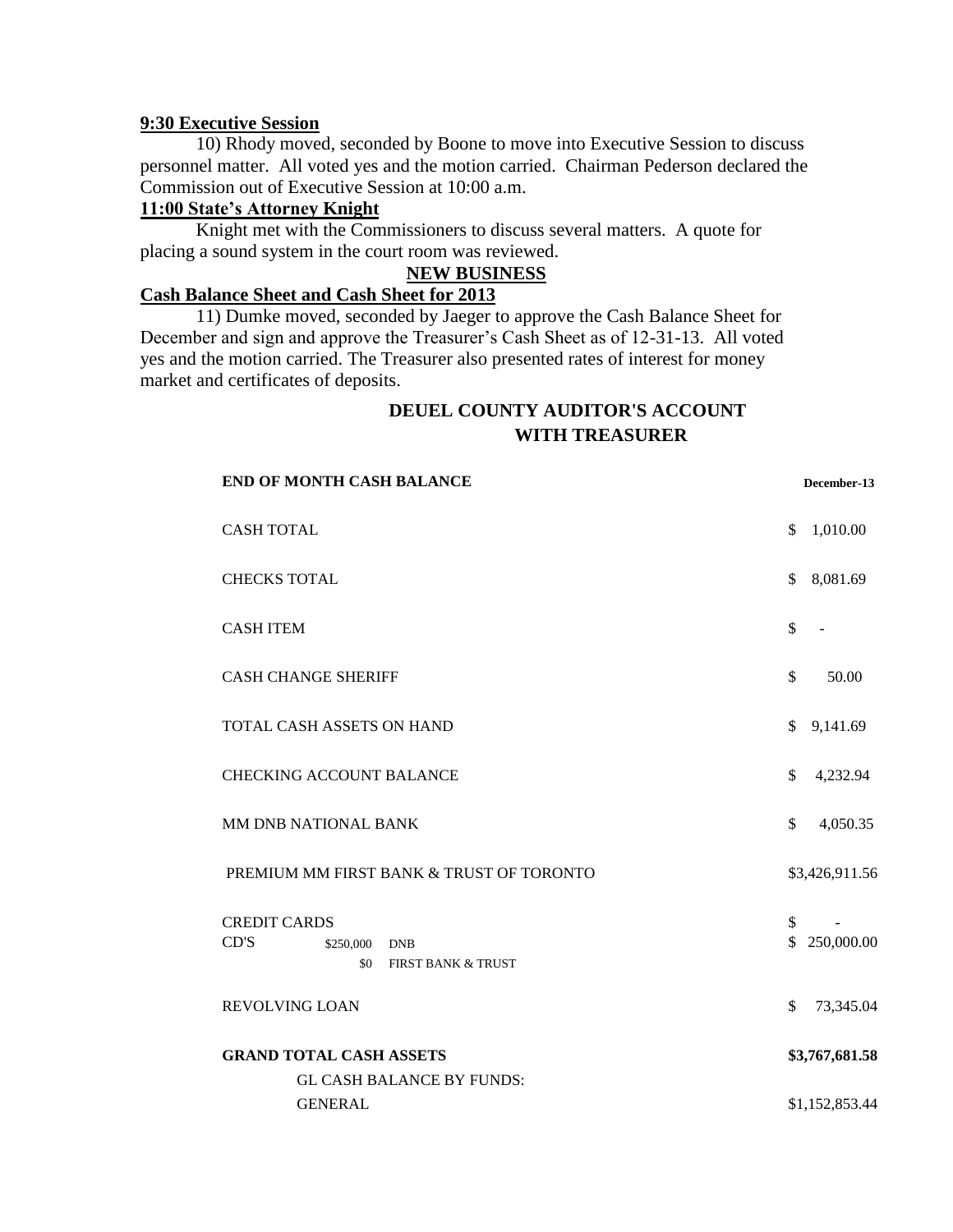TRUST & AGENCY FUNDS \$218,177.62 townships  $$29,373.38$  cities  $$6,741.03$ schools \$29,828.36 rural fire \$455.57

### **TOTAL GENERAL LEDGER CASH \$3,767,681.58**

# **Wage Increase and Salary Resolution for 2014, Election Worker Pay, Drainage Officer, Policy on Campaigning in Courthouse**

12) Jaeger moved, seconded by Boone to increase wage of all hourly permanent employees .50 per hour over base wage received in 2013; \$1040 over base wage received in 2013 for salaried employees and elected officials, Commissioners 3%, with effective date of increase Dec. 20, 2013 which is a part of the Jan. 2014 pay period; the 2014 Pay Grade Table will be used for most new hires. This will include the Deuel County Official Pay Grade Series and Management Salary Compensation and Longevity Pay. All voted yes and the motion carried.

 13) Dumke moved, seconded by Rhody to approve Resolution 2014-01 Salary Resolution. All voted yes and the motion carried.

### **#2014-01**

## **SALARY RESOLUTION**

WHEREAS, the Deuel County Commission must establish and publish salaries of all officials and employees of the county at the first meeting in January under SDCL 6-1-10. (Monthly or hourly where applicable)

Gary Jaeger 1061.00; Ronald Boone 1061.00; Lynn Pederson 1061.00; DeAnne Dumke 1061.00; Steve Rhody 1061.00; Pam Lynde 3657.00; Shirley Quail 12.65 hr.; Marilyn Van Liere 11.45 hr.; Judy Bartling 3151.00; Mary Mack 12.10 hr.; Casey Mette 10.50 hr.; John Knight 4764.25; Rita Schiefelbein 12.50 hr.; Scott Ruby 12.55 hr. ; Willard Dumke 14.30 hr.; Donna Rhody 3031.33; Jodi Theisen 2731.33 plus 100.00 per zoning meeting; Mary Jane Ingalls 3151.00; Sarah White 9.50 hr.; Dennis Evenson 874.00; David Solem 3727.00; Bruce Kittelson 16.30 hr.; Dana Kucker 2815.08; Jean Sonnenburg 2606.75; Pete Eng 2681.25; Donald Jeff Swanz 13.35 hr.; James Froiland 11.75 hr.; Tamara Parker 11.75 hr.; Jennifer Jensen 11.75 hr.; Sandy Koenecke 13.85 hr.; Peggy Johnson 13.85 hr.; Randy Petrick 14.90 hr.; Jamie Hintz 3501.33; Lynn Paulsen 13.60 hr.; Dennis Norton 15.85 hr.; Dean Gruener 15.60 hr.; Michael Miller 14.85 hr.; James Perkins 14.85 hr.; Jan Dailey 13.50 hr.; Marty Brown 13.20 hr. Jamie Broksieck 13.20 hr.; Kirk Berge 13.20; Justin Bolden 12.75 hr.; Andy Nosbush 12.75 hr.; Travis Roberts 12.75 hr.; Mike Hinsvark 1297.50; Clinton Severson 10.50 hr.; Dawn Fritz 12.00 hr.

After continuous years of service to Deuel County, various employees will be eligible for longevity pay in addition to their regular pay based on guidelines for various county employee positions. Longevity pay will be granted as a lump sum in the anniversary month of employment. (See Longevity Pay Guideline)

The county pays the single health insurance premium benefit for full time employees (and an additional \$100 for two party and family policy) and life insurance benefits through a 125 cafeteria plan. Clothing allowance for full time Sheriff and Deputies will be \$175 per year (PT 87.50) and full time dispatchers \$150.00 per year paid in lump sum with first payroll check of the year. Emergency Management Director will be allowed \$150 per year.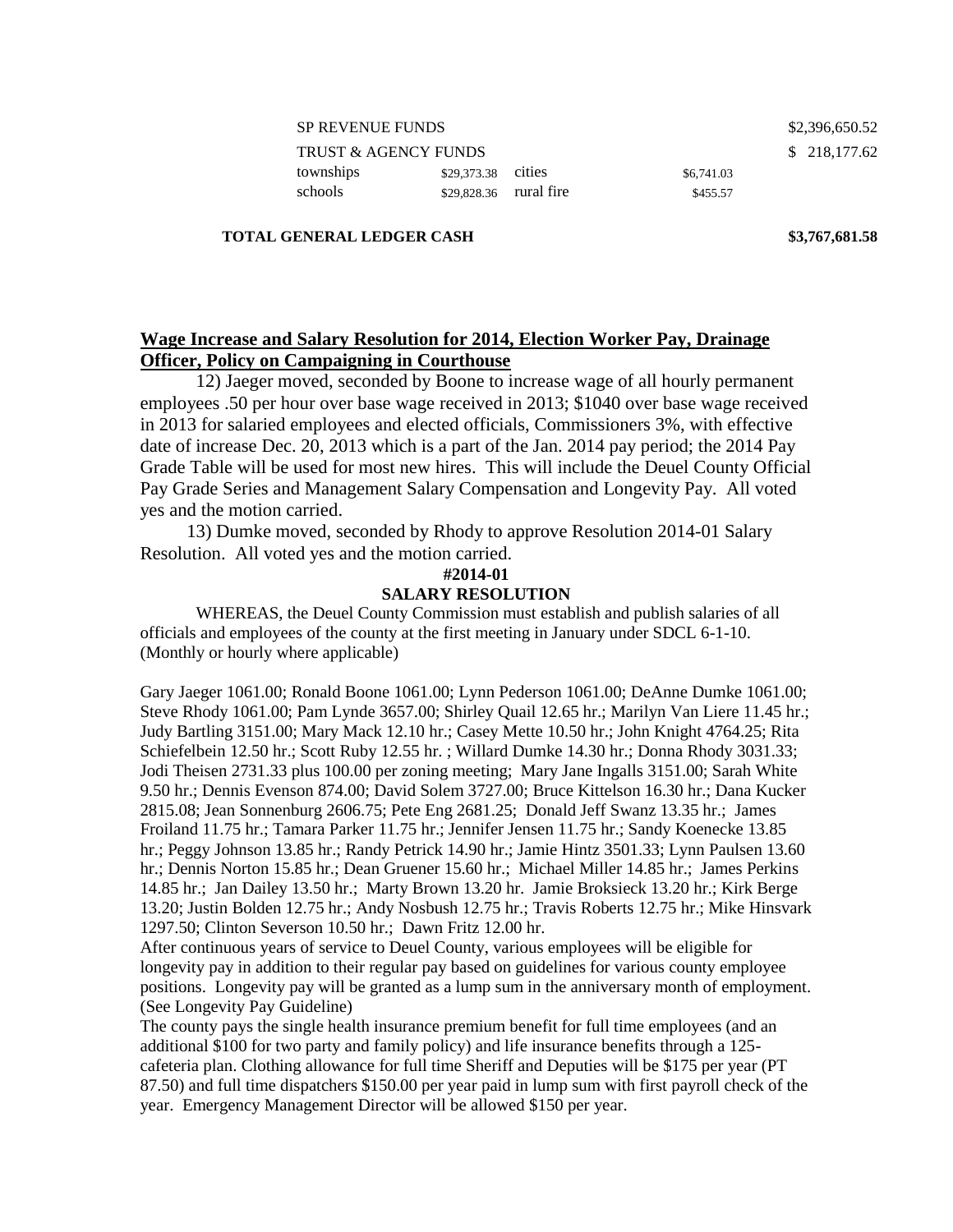### **TRAVEL EXPENSE**

| Mileage          |                                 | .37 per mile |
|------------------|---------------------------------|--------------|
|                  | (plus lodging and registration) |              |
|                  | <b>MEALS AT STATE RATE</b>      |              |
| <b>Breakfast</b> |                                 | 5.00         |
| Lunch            |                                 | 9.00         |
| Dinner           |                                 | 12.00        |

NOW THEREFORE BE IT RESOLVED, that the Deuel County Commission of Deuel

County does hereby adopt the Salary Resolution 2014-01 for the year 2014.

\_\_\_\_\_\_\_\_\_\_\_\_\_\_\_\_\_\_\_\_\_\_\_ \_\_\_\_\_\_\_\_\_\_\_\_\_\_\_\_\_\_\_\_\_\_

Dated this 7th day of January, 2014.

Pam L. Lynde Auditor Chairman

14) Dumke moved, seconded by Jaeger to pay election workers \$8.50 per hr. \$20 for election school, plus mileage to election school for the 2014 election year. All voted yes and the motion carried.

15) Dumke moved, seconded by Jaeger to appoint Casey Mette as part time Drainage Officer. All voted yes and the motion carried. Drainage office hours will be scheduled at a later date.

16) Boone moved, seconded by Rhody to approve and sign the following policy statement concerning campaigning in the Courthouse. All voted yes and the motion carried.

## **No Campaigning Deuel County Courthouse**

The Deuel County Commissioners will prohibit any political campaigning in the Deuel County Courthouse or within 100' of the Courthouse because the Courthouse will be used for and is considered a polling place for absentee voting for the Primary and General Elections in Deuel County.

Dated this 7<sup>th</sup> day of January, 2014. ATTEST:

> Chairman, Deuel County Commission

\_\_\_\_\_\_\_\_\_\_\_\_\_\_\_\_\_\_\_\_\_\_\_\_\_\_\_\_\_ Pam L. Lynde, Deuel County Auditor